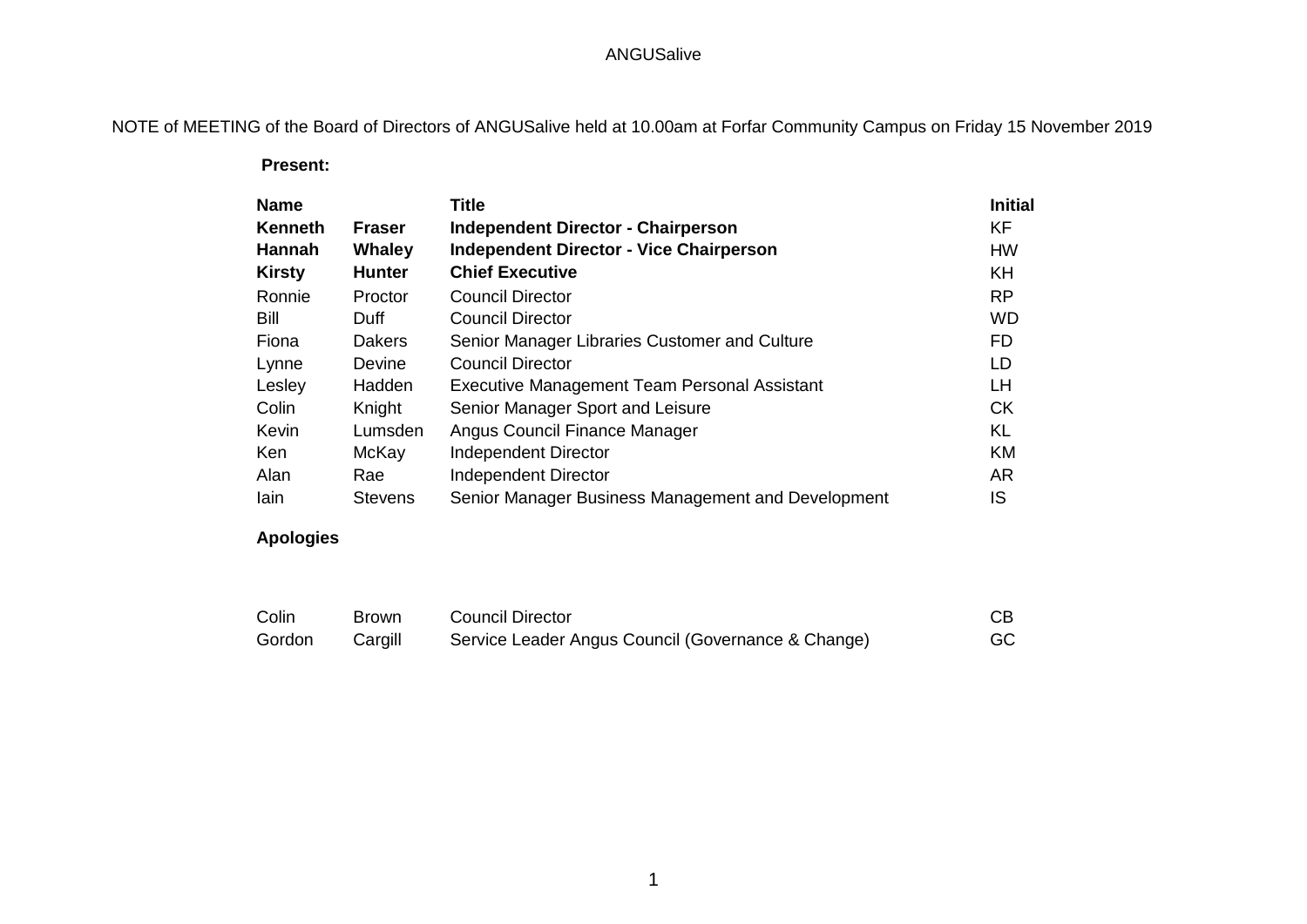| <b>Item No</b> | <b>Note</b>                                                                                                                                                                                                                                                  |  |
|----------------|--------------------------------------------------------------------------------------------------------------------------------------------------------------------------------------------------------------------------------------------------------------|--|
| 1.             | <b>Welcome &amp; Apologies</b>                                                                                                                                                                                                                               |  |
|                | KF welcomed everyone to the meeting.                                                                                                                                                                                                                         |  |
|                | <b>Apologies:</b><br>Colin Brown, Gordon Cargill                                                                                                                                                                                                             |  |
| 2.             | <b>Declarations of Interest</b>                                                                                                                                                                                                                              |  |
|                | Directors were asked to consider whether they had any declarations of interest in relation to any item on the agenda<br>for the meeting. No declarations were made.                                                                                          |  |
| 3.             | Minutes of Meeting on Friday 06 September 2019                                                                                                                                                                                                               |  |
|                | The Directors approved the minutes of the above meeting.                                                                                                                                                                                                     |  |
|                | Proposed as accurate by RP and seconded by LD                                                                                                                                                                                                                |  |
| 4.             | Matters arising from the Minute of Meeting [Friday 06 September 2019]                                                                                                                                                                                        |  |
|                | <b>Company Secretary</b><br>KH currently exploring options to procure a Company Secretary. Advice from other Trusts is they use their solicitors.<br>KH engaging with colleagues in Angus Council to identify the way forward.                               |  |
|                | <b>Increase to Board Membership</b><br>Meeting to be held with Chairperson/Vice Chairperson and Leader of the Council to progress. Further work required<br>on recruitment and advertising of the position.                                                  |  |
|                | <b>ER/VR Costs</b><br>A proposal will be tabled at the Finance & Audit on 27 September 2020 to confirm one-off costs that will be incurred<br>through implementation of the organisational review will be funded from reserves carried forward from 2018/19. |  |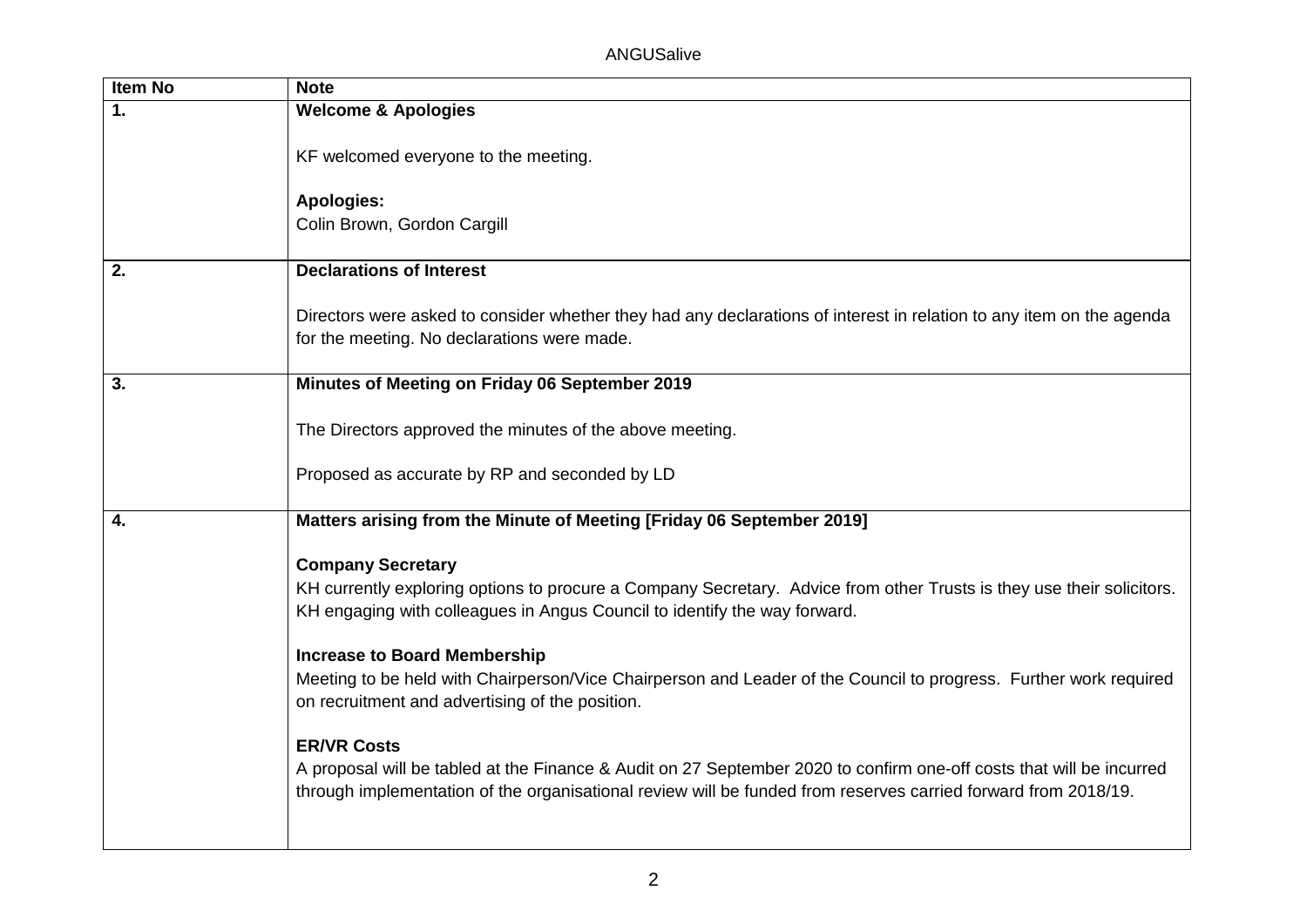|    | sportscotland Partnership Agreement                                                                                                                |
|----|----------------------------------------------------------------------------------------------------------------------------------------------------|
|    | Following agreement at the September Board Development session CK confirmed sportScotland will attend a                                            |
|    | Development session in 2020.                                                                                                                       |
|    |                                                                                                                                                    |
|    | CK confirmed that is a scoping meeting scheduled w/c 18 November 2019.                                                                             |
|    |                                                                                                                                                    |
| 5. | <b>Chief Executive Update</b>                                                                                                                      |
|    |                                                                                                                                                    |
|    | <b>Monifieth Library + Police Scotland</b>                                                                                                         |
|    | Angus Council has been in negotiations with Police Scotland on the possibility of Police Scotland sharing the                                      |
|    | Monifieth Library building. Angus Council have reached agreement that Police Scotland will take on the upstairs                                    |
|    | spaces with a separate external entry but some shared internal access spaces. As part of the building works required                               |
|    | to accommodate Police Scotland ANGUSalive have requested that the previous plans for the redevelopment works                                       |
|    | for Monifieth Library be revised and implemented. Angus Council do not have staff resource to allocate to progress                                 |
|    | our element of this project alongside the Police Scotland element.                                                                                 |
|    | <b>Arbroath Library Galleries Project</b>                                                                                                          |
|    | Potential for upgrade using some town centre regeneration funds.                                                                                   |
|    |                                                                                                                                                    |
|    | <b>Libraries Self-Service project</b>                                                                                                              |
|    | The ITT for a self-service solution (RFID) for all libraries went live on Friday last week. ANGUSalive have an                                     |
|    | excellent IT resource from Angus Council managing this project for us now and the technical security issues over the                               |
|    | last four years have been resolved. The project is funded from within the Libraries/ACCESS capital budget for which                                |
|    | a "self-service" element was included and the availability of this budget has been confirmed.                                                      |
|    | <b>Scottish Library and Information Council (SLIC) AGM</b>                                                                                         |
|    | Lesley Matthews was invited to present at the SLIC AGM and Showcase at Strathclyde University on 8 November                                        |
|    | 2019. Her presentation was "Digital on the Move – Taking access to Communities" providing some detail around the                                   |
|    | mobile library project and how connectivity is achieved on Isla and Glen.                                                                          |
|    |                                                                                                                                                    |
|    | <b>IT Update</b>                                                                                                                                   |
|    | Windows 10 upgrades have started across the organisation, orders to be placed for IT hardware as per previous                                      |
|    | agreement                                                                                                                                          |
|    |                                                                                                                                                    |
|    | <b>Apprenticeship levy</b><br>Proposal for £15k of funding for training from apprenticeship levy through a flexible workforce development fund has |
|    | now been signed off. Training programme will be developed for the new leadership team should the application be                                    |
|    | successful.                                                                                                                                        |
|    |                                                                                                                                                    |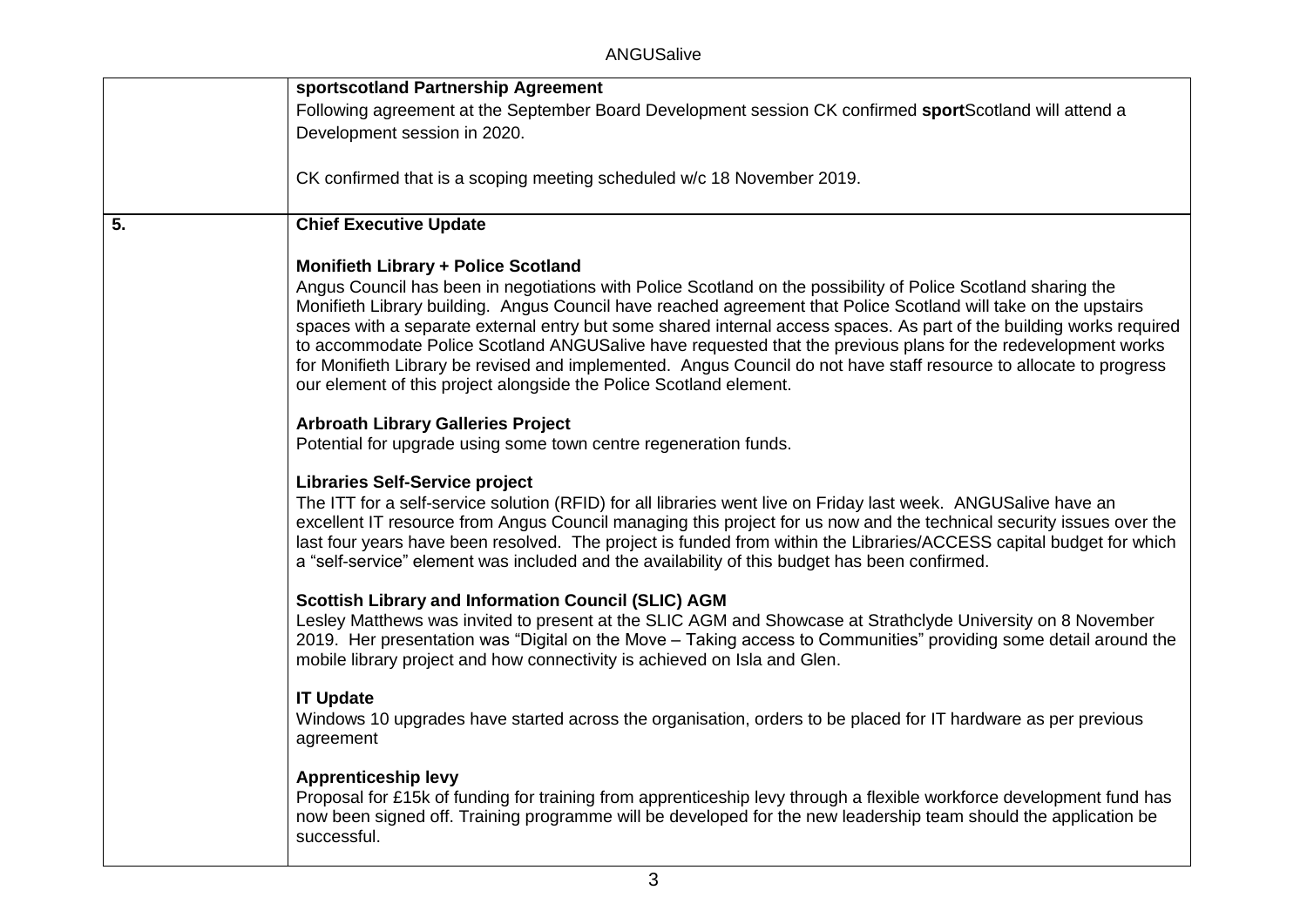### **Electric cars**

ANGUSalive secured £32k funding from Transport Scotland. 3 new electric cars scheduled for Jan 2020 delivery.

### **Membership review**

Revised Membership review underway. A report proposal will be tabled at the January 2020 Finance and Audit Committee.

# **Active Girls Day**

ANGUSalive in partnership with Angus Active Schools and Forfar Community Sports Hub came together to celebrate the national initiative Active Girls Day on Friday 4 October at Forfar Community Campus. Over 50 girls from all over Angus took part in a fun filled day of sporting sessions. Thanks to Lynne Devine who attended this event along with Mairi Gougeon MSP.

# **Sport for All**

Pilot project for looked after children in Arbroath is progressing well with our Angus Council colleagues. 21 people have registered on the scheme with 7 accessing facilities to varying degrees. Consultation currently underway to understand the barriers to increased participation with this group so that these can be understood and considered by all partners.

# **Green Health Partnership**

Our new Physical Activity Programming Leads along with KH and CK met with Ashleigh Henderson the newly appointed Senior Health Promotion Officer for NHS Tayside. Excellent discussions on positive partnership opportunities including Green Health Partnerships.

# **Scottish Swimming Partnership**

Partnership Agreement will be tabled at the next Board meeting.

### **Organisational Review Phase 1.3**

KH confirmed the timelines for 1/10/19, 1/11/19 & 1/12/19 were met.

### **Theatre Review**

Review is now underway. New roles are currently being evaluated and proposals will be taken to a Board Development Day in 2020.

### **Winter Show**

ANGUSalive Meffan Winter Show 2019 will take place Saturday 16 November - Saturday 28 December 2019.

ANGUSalive's aim is to exhibit the largest and most diverse exhibition of contemporary art, design and craft to be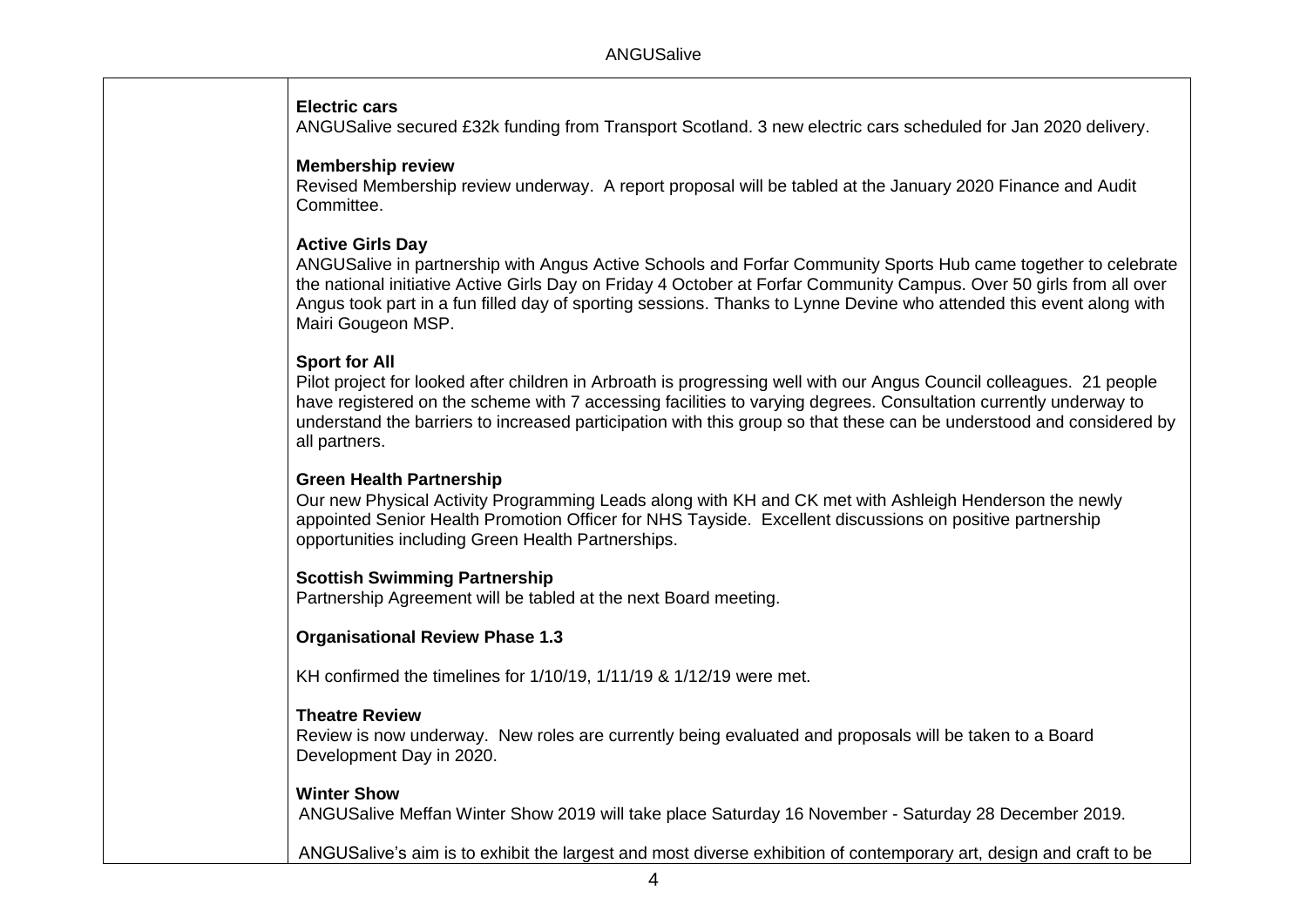|    | held in Angus this year, giving our visitors the opportunity to discover and enjoy.                                                                                                                                                                                                                                                                                                                                                                                           |
|----|-------------------------------------------------------------------------------------------------------------------------------------------------------------------------------------------------------------------------------------------------------------------------------------------------------------------------------------------------------------------------------------------------------------------------------------------------------------------------------|
|    | ANGUSalive invited artists, designers and craftspeople from all over Scotland to be part of our biggest annual<br>exhibition of contemporary art, the Meffan Winter Show. All pieces are eligible for the ANGUSalive Purchase Prize of<br>£1,500 and the Colin Dakers Memorial Purchase Prize of £1,000. The Visitors' Choice Award, a prize of £200 which<br>is exclusively for amateur category artwork will be chosen by public vote.                                      |
|    | <b>ANGUSalive Sports Awards</b><br>Nomination process is currently open and closes on Monday 9 December 2019. Ceremony takes place at The Reid<br>Hall, Forfar on Friday 13 March 2020 with Early Bird tickets on sale from Monday 13 January 2020.                                                                                                                                                                                                                           |
| 6. | 18_19_2018/19 Annual Accounts Update                                                                                                                                                                                                                                                                                                                                                                                                                                          |
|    | KL advised the Trading Accounts were approved at the Trading CLT Meeting.                                                                                                                                                                                                                                                                                                                                                                                                     |
|    | KL advised that whilst the net movement in funds of presents a negative picture of the financial outturn of the Group,<br>it should be noted that the total net movement on funds matches the figure in the "Pension Fund" column,<br>highlighting that the net expenditure is solely the result of the actuarially adjusted pension entries.                                                                                                                                 |
|    | KL highlighted excluding the pension entries therefore gives a net movement in funds of zero - i.e. a breakeven<br>position.                                                                                                                                                                                                                                                                                                                                                  |
|    | KL confirmed although this is still a negative outcome as compared to a net income result, it reflects the decision of<br>the Board at its April meeting to contribute the total net income for the year into the Renewal & Repair Funds. This is<br>given effect by including an accrual for a repayment of management fee in the accounts exactly matching the actual<br>net income for the year, leading to the breakeven position after exclusion of the pension entries. |
|    | NB provided an overview on Management Report.                                                                                                                                                                                                                                                                                                                                                                                                                                 |
|    | KL highlighted the complete accounts and audit process has certainly gone much smoother and better than the<br>previous year, with the result that no significant issues have been raised and only a couple of amendments to the<br>draft accounts have been required.                                                                                                                                                                                                        |
|    | The Board noted the content of the report and that the statements and draft audit management report and findings<br>were reviewed and scrutinised at the Finance & Audit Subcommittee meeting on 27 September 2019.                                                                                                                                                                                                                                                           |
|    | The Board reviewed and approved the letters of representation and cover letters and approved the accounts for<br>signature and thereafter submission to Companies House (charity and trading) and the Office of the Scottish Charity<br>Regulator for the charity only.                                                                                                                                                                                                       |
|    | KF & WD signed accounts. NB will sign off accounts and scan a copy to KL.                                                                                                                                                                                                                                                                                                                                                                                                     |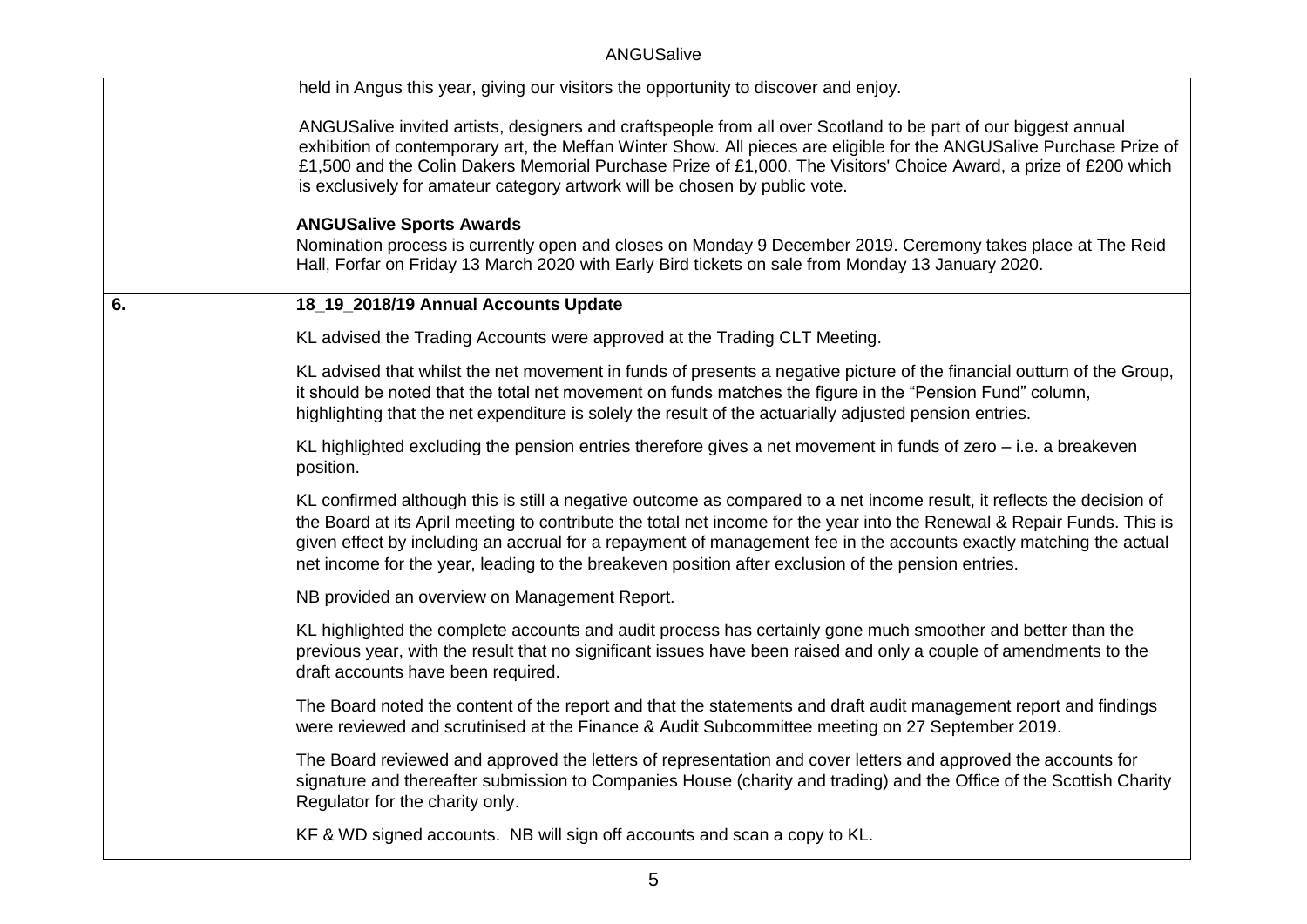| 7. | 19_19_Finance Update                                                                                                                                                                                                                                                                                                                                                                                                                                                                                                                                                                                                                                                                                                                                                        |
|----|-----------------------------------------------------------------------------------------------------------------------------------------------------------------------------------------------------------------------------------------------------------------------------------------------------------------------------------------------------------------------------------------------------------------------------------------------------------------------------------------------------------------------------------------------------------------------------------------------------------------------------------------------------------------------------------------------------------------------------------------------------------------------------|
|    | KL advised that preparations for ANGUSalive to comply with HMRC's Making Tax Digital requirements<br>and timescales are well under way and advised to facilitate this process, the supplier of the financial ledger system<br>(Integra) which holds ANGUSalive's financial data has developed a specific module to address the Making Tax<br>Digital requirements. This allows much of the information required for VAT returns to be sourced directly from the<br>other modules on the system.                                                                                                                                                                                                                                                                             |
|    | KL confirmed the digital process to populate the VAT return, the Finance support team has successfully carried out a<br>dry run of the Making Tax Digital module against the ANGUSalive quarter 1 VAT return and will do a further dry run<br>against the quarter 2 return now it is complete. The dry run will include creation of the reporting used to support the<br>VAT Return Review process completed between the Finance Section, Chief Executive and Senior Manager Business<br>Management & Development. This will identify if any bespoke reports need to be developed to ensure the level of<br>detail required can be provided or confirm the standard reports are sufficient.                                                                                 |
|    | KL summarised the snapshot outstanding debt position as at 31 October 2019.                                                                                                                                                                                                                                                                                                                                                                                                                                                                                                                                                                                                                                                                                                 |
|    | KL summarised the 2019/20 monitoring position against budget for ANGUSalive as a whole (i.e. combined Charity /<br>Trading), based on actual income received / expenditure incurred up to 30 September 2019                                                                                                                                                                                                                                                                                                                                                                                                                                                                                                                                                                 |
|    | KL advised on the projected position in respect of the Renewal & Repair Funds as at 31 March 2020                                                                                                                                                                                                                                                                                                                                                                                                                                                                                                                                                                                                                                                                           |
|    | KL highlighted that the Board agreed to undertake an Organisational Review as part of their strategy to meet this<br>savings challenge and the delivery of these savings is well in hand. There are one-off severance costs which arise in<br>terms of redundancy costs and in some cases pension fund strain costs as a result of the Organisational Review.<br>Angus Council has agreed it is reasonable for the Council to support ANGUSalive to meet part of this severance cost<br>since these arise in part from the Council's need for ANGUSalive to make savings. The Council also considered it<br>reasonable for ANGUSalive to bear a share of these costs since the detailed means by which the savings are to be<br>delivered was a decision made by the Board. |
|    | KL highlighted a 50:50 split is expected to result in a cost to both ANGUSalive and the Council of between £300,000<br>and £400,000, depending on the final phases of the Organisational Review. The Council's share of the one-off<br>severance cost would be met from the Council's severance provision held in General Fund balances.                                                                                                                                                                                                                                                                                                                                                                                                                                    |
|    | KL advised at the Board meeting on 6 September 2019 it was discussed in principle that the ANGUSalive's share of<br>the one-off severance cost would be met from our unrestricted reserves.                                                                                                                                                                                                                                                                                                                                                                                                                                                                                                                                                                                 |
|    | KH advised that all ER/VR costs are at middle management level. We have absolutely no ER/VR costs at front line.                                                                                                                                                                                                                                                                                                                                                                                                                                                                                                                                                                                                                                                            |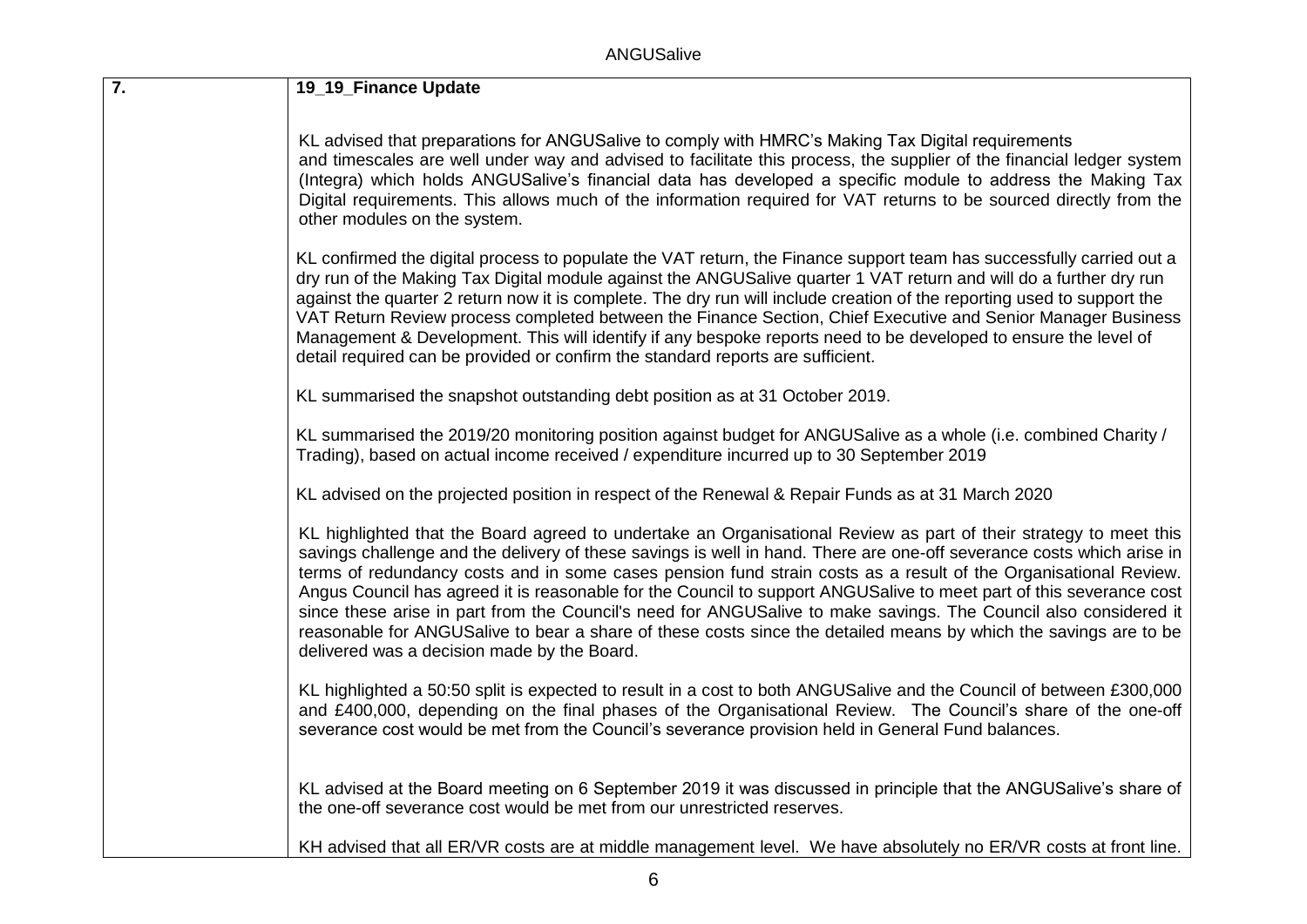|    | We have also been able to offer all our temporary employees a permanent position.                                                                                                                                                                                                                                                                                                                                                                                                                                                                           |
|----|-------------------------------------------------------------------------------------------------------------------------------------------------------------------------------------------------------------------------------------------------------------------------------------------------------------------------------------------------------------------------------------------------------------------------------------------------------------------------------------------------------------------------------------------------------------|
|    | The Board noted the content of the report and unanimously approved the use of unrestricted reserves to fund Early<br>Retirement & Voluntary Redundancy costs incurred through the organisational review.                                                                                                                                                                                                                                                                                                                                                    |
| 8. | <b>Information Report</b>                                                                                                                                                                                                                                                                                                                                                                                                                                                                                                                                   |
|    | The Board noted the Board of the Finance and Audit Sub Committee are asked to approve the minute of the meeting<br>held on Friday 27 September 2019 and noted reports tabled at the Finance and Audit Sub Committee can be found<br>on SharePoint for reference. KF & AR confirmed the accuracy of the note of the meeting.                                                                                                                                                                                                                                 |
|    | HW highlighted points raised at the Board meeting on 15 November. The overall reduction of outstanding debtors<br>due to the introduction of the Legend System and the Reduction in revenue.                                                                                                                                                                                                                                                                                                                                                                |
| 9. | 20_19_Gender Pay Gap Report 2019                                                                                                                                                                                                                                                                                                                                                                                                                                                                                                                            |
|    | KH advised Under The Equality Act 2010 (Gender Pay Gap Information) Regulations 2017 it is now a legal<br>requirement for any organisation with 250 or more employees to publish and report specific figures about their<br>gender pay gap and that employers must publish their gender pay gap data and a written statement on their public-<br>facing website and report their data on the UK Government website.                                                                                                                                         |
|    | KH confirmed ANGUSalive's mean and median pay gap contrasts strongly and favourably in comparison to the<br>official national statistics as reported in the Scottish Parliament Information Centre (SPICe) Briefing - The gender pay<br>gap: facts and figures - 2018.                                                                                                                                                                                                                                                                                      |
|    | KH advised ANGUSalive's mean pay gap at -11.2% indicates that women employed by us are paid on average<br>slightly more than their male colleagues using average hourly figures. In the UK today women on average earn<br>17.1% less than men (Scotland 13.9% less) based on full-time and part-time employees.                                                                                                                                                                                                                                             |
|    | The median pay gap of -4.3% based on full-time and part-time employees for ANGUSalive also contrasts strongly<br>with the UK figure of 17.9% (Scotland 15%) which is 22.2% higher than ANGUSalive's equivalent median pay gap<br>using this calculation. The negative percentage for the median indicates that our Gender Pay Gap is more favourable<br>to women. This is due to the high percentage of full pay relevant female employees and their distribution within the<br>workforce across all four quartiles, including senior leadership positions. |
|    | The Board noted the gender pay gap information for the charity in the ANGUSalive Gender Pay Gap Report 2019<br>and approved the gender pay gap data submission to the UK Government gender pay gap reporting website. The<br>Board further approved publication of the Gender Pay Gap Report on the ANGUSalive website.                                                                                                                                                                                                                                     |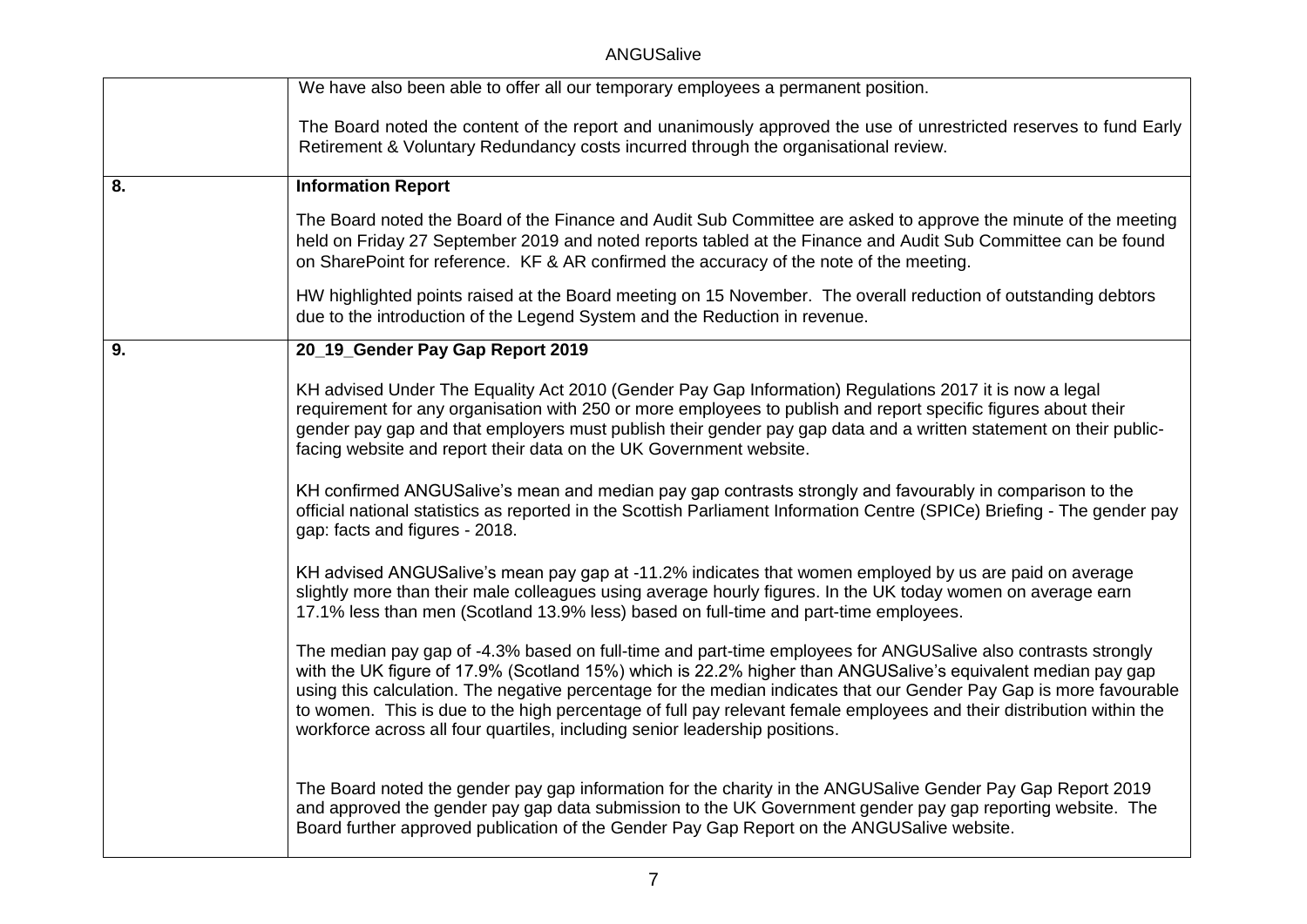ANGUSalive

| 10. | 21_19_Risk Register Overview                                                                                                                                                                                                                                                                                                            |
|-----|-----------------------------------------------------------------------------------------------------------------------------------------------------------------------------------------------------------------------------------------------------------------------------------------------------------------------------------------|
|     | The Board noted the content of the report and the position of the Risk register as at October 2019. The board also<br>noted that they didn't think that some recent changes to financial and relationships background have been fully<br>assessed and that they'd expect to see some changes to the risk scorings from the next review. |
| 11. | 22_19_ANGUSalive Future Vision and Capital Programme                                                                                                                                                                                                                                                                                    |
|     | FD proposed the programme status report would become the mechanism for reporting status to Directors as a<br>meeting standing item and that significant status changes or developments requiring Director approval be presented<br>to the Board with a full paper                                                                       |
|     | FD proposed ANGUSalive reports to Angus Council's Policy and Budget Strategy Group (PBSG) at the meeting<br>scheduled on 30 January 2020 with papers submitted through the Client.                                                                                                                                                      |
|     | FD advised resource required to progress the project's delivery has been identified as Capital Project Leader at<br>36.25 hours per week. The grade will be confirmed at a job evaluation panel but is expected to be either at Grade<br>LG10-12.                                                                                       |
|     | FD confirmed the Capital Project Leader would join the team for initial two years temporary contract for delivery of<br>the outputs. The remit of this new role would include responsibility for all ANGUSalive capital projects and not be<br>limited to the Angus Heritage Resource Centre (AHRC).                                    |
|     | The Board agreed the proposed method for reporting to Board on programme status and noted the contents of the<br>programme status report and the proposed reporting to Angus Council.                                                                                                                                                   |
|     | The Board further approved the proposed temporary resource and financial implications of the staff costs, including<br>use of designated funds.                                                                                                                                                                                         |
|     | Paragraph 5.3 to be updated to reflect the staff costs.                                                                                                                                                                                                                                                                                 |
|     |                                                                                                                                                                                                                                                                                                                                         |
| 12. | 23_19_Library Information System Procurement<br>The Board noted the content of the report and approved the proposed route to procurement as defined in the<br>Procurement Strategy for Renewal of Library Management System under the management of the Tayside<br><b>Procurement Consortium</b>                                        |
|     | The Board approved the Chief Executive to award the contract to the preferred supplier up to a maximum average                                                                                                                                                                                                                          |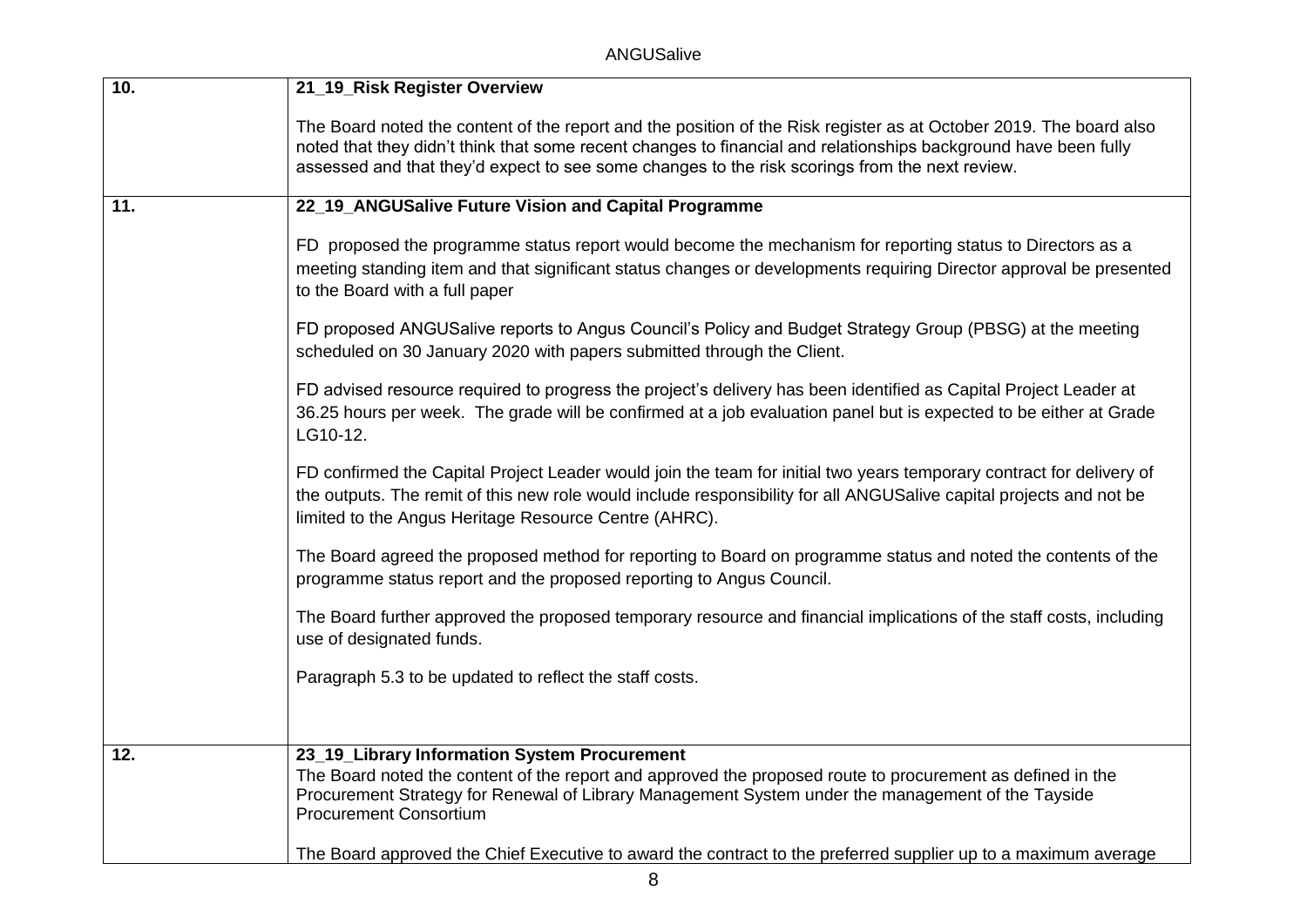|     | value of £30,000 p.a. following completion of the procurement of a new contract for SCoPL members.                                                                                                                                                                                                                                                    |
|-----|-------------------------------------------------------------------------------------------------------------------------------------------------------------------------------------------------------------------------------------------------------------------------------------------------------------------------------------------------------|
|     |                                                                                                                                                                                                                                                                                                                                                       |
| 13. | 24_19_Business Plan                                                                                                                                                                                                                                                                                                                                   |
|     |                                                                                                                                                                                                                                                                                                                                                       |
|     | The Board noted the Business Plan and that a final version of the ANGUSalive Business Plan will be produced and<br>presented to the Board for approval at its first meeting in 2020.                                                                                                                                                                  |
|     | KH confirmed the first budget setting and financial planning discussions for 2020-21 was held on 12 November 2019<br>by the Angus Council Director of Finance. Officers from the Council and ANGUSalive were also in attendance.                                                                                                                      |
|     | The Scottish Government was provisionally scheduled to publish the Scottish Budget, including the Local Authority<br>settlement, on 12 December 2019 to confirm the financial statement for the year ahead however due to the General<br>Election has subsequently postponed. The date for the Scottish Budget announcement is still to be confirmed. |
|     | The Board noted The 'Service Payments and Business Plan process' in Section 3 of the Principle Services<br>Agreement between Angus Council and ANGUSalive will be reviewed to identify if this needs amended to reflect<br>updated requirements four years since date of transfer on 1 December 2015.                                                 |
|     | KH highlighted the financial implications cannot be determined until the budget setting and financial planning<br>discussions between Angus Council and ANGUSalive have concluded.                                                                                                                                                                    |
|     | KH advised an update will be presented in reports to the Finance & Audit Sub Committee and full Board at the<br>earliest opportunity in 2020.                                                                                                                                                                                                         |
|     |                                                                                                                                                                                                                                                                                                                                                       |
| 14. | <b>Meeting Schedule 2020</b>                                                                                                                                                                                                                                                                                                                          |
|     | Agreed. LH to issue meeting dates and diary invites.                                                                                                                                                                                                                                                                                                  |
| 15. | <b>AOCB</b>                                                                                                                                                                                                                                                                                                                                           |
|     | <b>Move More</b><br>KM provided a verbal update on the Move More project.                                                                                                                                                                                                                                                                             |
|     | <b>Board recruitment</b>                                                                                                                                                                                                                                                                                                                              |
|     | Re-schedule 1 Interview and re-advertise further opportunities to due to increased board size.                                                                                                                                                                                                                                                        |